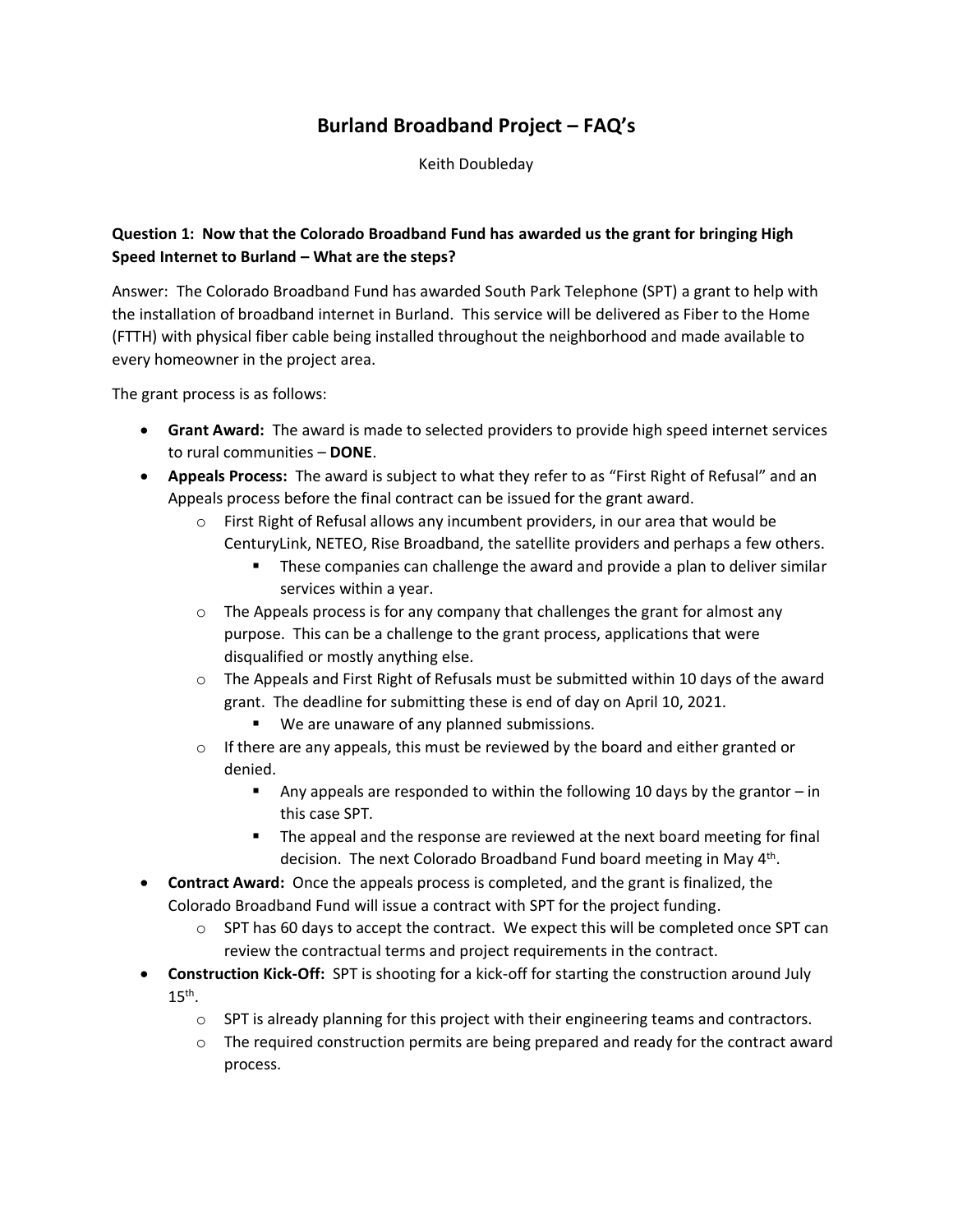- **Construction Plan:** SPT is working to divide the project into probably 4 quadrants to make efficient progress. They will share the quadrants with us shortly so we will all know how this will be deployed.
	- $\circ$  The main line fiber will be installed as a ring with 1 line coming down Rosalie into Burland and the second line coming down Roland Drive.
	- $\circ$  SPT is considering the installation will be mostly buried fiber rather than using the IREA poles – of course this is subject to change.
	- o Full project will be completed within 2 years.

## **Question 2: What are the details for the monthly service plans – cost, download and upload speeds?**

Answer: SPT has several service packages that will be available once the installation process is completed. They are all based on download/upload speeds. South Park Telephone (SPT) is offering discounted prices to Burland based on the number of subscribers to their service. Discounts start at 650 subscribers and increase at 750 and 850 subscribers. Refer to the tables below for more details.

An installation fee of \$200 and execution of either a 3-year or a 5-year internet service agreement with SPT is required for this service.

## **Internet - Current Retail Pricing**

| Tier                               | <b>Price</b> |
|------------------------------------|--------------|
| 25 Meg Download / 25 Meg Upload    | \$89.95      |
| 55 Meg Download / 55 Meg Upload    | \$99.95      |
| 100 Meg Download / 100 Meg Upload  | \$119.95     |
| 200 Meg Download / 200 Meg Upload  | \$139.95     |
| 1000 Meg Download / 200 Meg Upload | \$239.95     |

# **Internet – Special BHOA Pricing / Month for 3-year contract**

| # Dwelling / Lots Committed<br><b>Discount from Current Retail Pricing</b> | 650<br>10%    | 750<br>15%    | $850 +$<br>20% |
|----------------------------------------------------------------------------|---------------|---------------|----------------|
| Tier                                                                       | <b>Prices</b> | <b>Prices</b> | <b>Prices</b>  |
| 25 Meg Download / 25 Meg Upload                                            | \$80.95       | \$76.45       | \$71.96        |
| 55 Meg Download / 55 Meg Upload                                            | \$89.95       | \$84.95       | \$79.95        |
| 100 Meg Download / 100 Meg Upload                                          | \$107.95      | \$101.95      | \$95.95        |
| 200 Meg Download / 200 Meg Upload                                          | \$125.95      | \$118.95      | \$111.95       |
| 1000 Meg Download / 200 Meg Upload                                         | \$215.95      | \$203.95      | \$191.95       |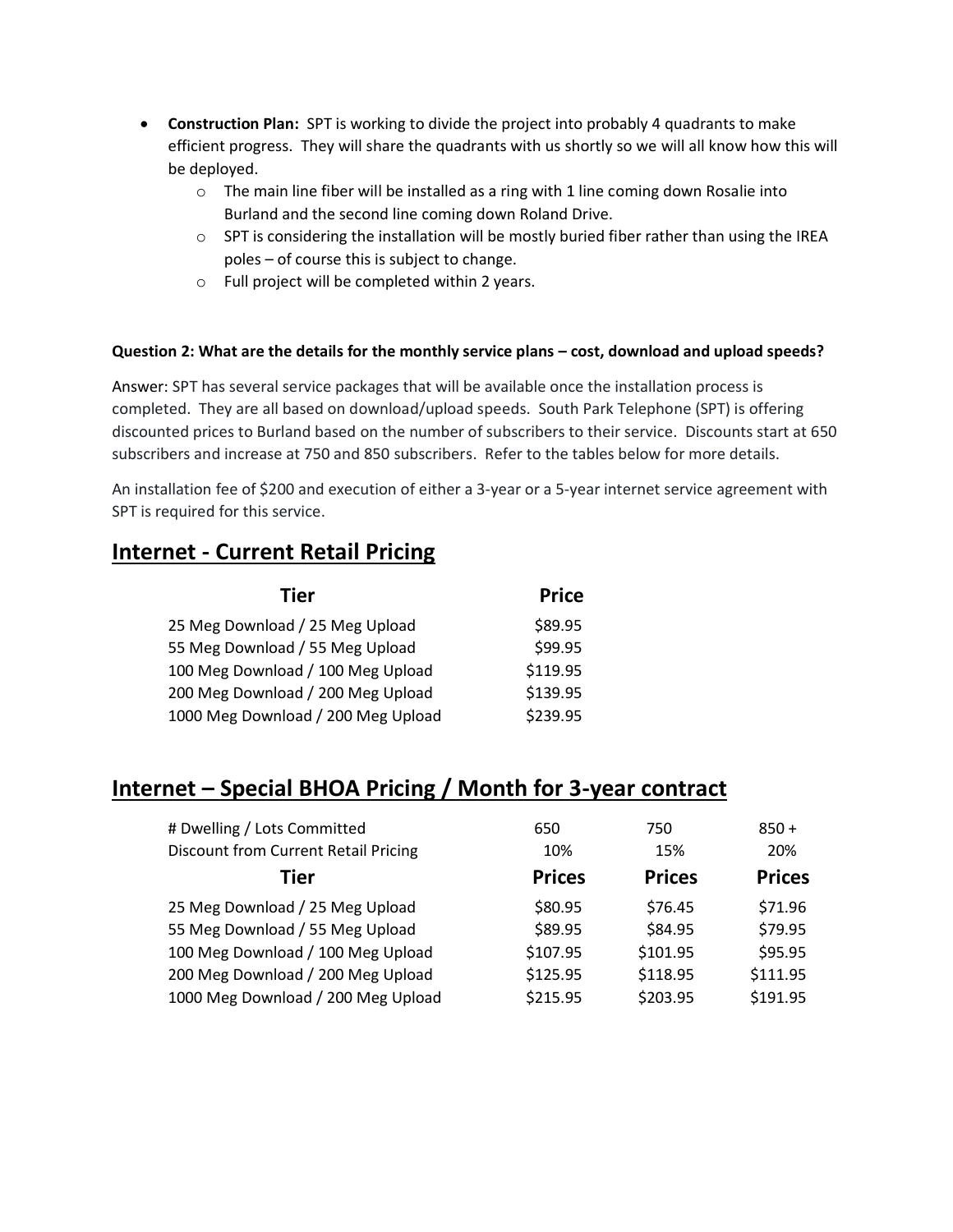# **Internet – Special BHOA Pricing / Month for 5-year contract**

| # Dwelling / Lots Committed                    | 650           | 750           | $850 +$       |
|------------------------------------------------|---------------|---------------|---------------|
| <b>Discount from Current Retail Pricing</b>    | 15%           | 20%           | 25%           |
| Tier                                           | <b>Prices</b> | <b>Prices</b> | <b>Prices</b> |
| 25 Meg Download / 25 Meg Upload                | \$76.45       | \$71.95       | \$67.45       |
| 55 Meg Download / 55 Meg Upload                | \$84.95       | \$79.95       | \$74.95       |
| 100 Meg Download / 100 Meg Upload              | \$101.95      | \$95.95       | \$89.95       |
| 200 Meg Download / 200 Meg Upload              | \$118.95      | \$111.95      | \$104.95      |
| 1000 Meg Download / 200 Meg Upload             | \$203.95      | \$191.95      | \$179.95      |
| Note: All SPT Internet tiers have NO DATA CAPS |               |               |               |

## **Equipment**

In most cases the fiber electronics are installed on the outside wall of the dwelling near the power meter, and then connected to a power supply within dwelling. SPT provides this equipment as part of the installation with no additional charge. The electronics include an internal modem; therefore, the customer may choose to connect via a wired or wireless connection from the outdoor electronics directly to their computer.

Most customers, however, prefer to install a wireless router within the dwelling. Customers may either provide their own router or lease a router from SPT @ \$12.95 month. The SPT router is recommended as it is compatible with the FTTH platform.

## **Question 3: How do I sign up for this service?**

Answer: There are 2 ways to sign up for the service.

- Option 1: An installation fee of \$200 and execution of either a 3-year or a 5-year internet service agreement with SPT is required. Contact SPT @ 719.837.6400 and reserve your FiberStream installation.
- Option 2: Complete the Burland Homeowners Association Application Form and e-mail to spt@ghvalley.net and pay the \$200 install fee by credit card or mail the form along with \$200 to the following address.

Please Remit Form and Payment to: South Park Telephone PO Box 19048 Colorado City, CO 81019 Phone : 719.837.6400 / Fax 719.676.3135

An installation fee of \$200 and execution of either a 3-year or a 5-year internet service agreement with SPT is required.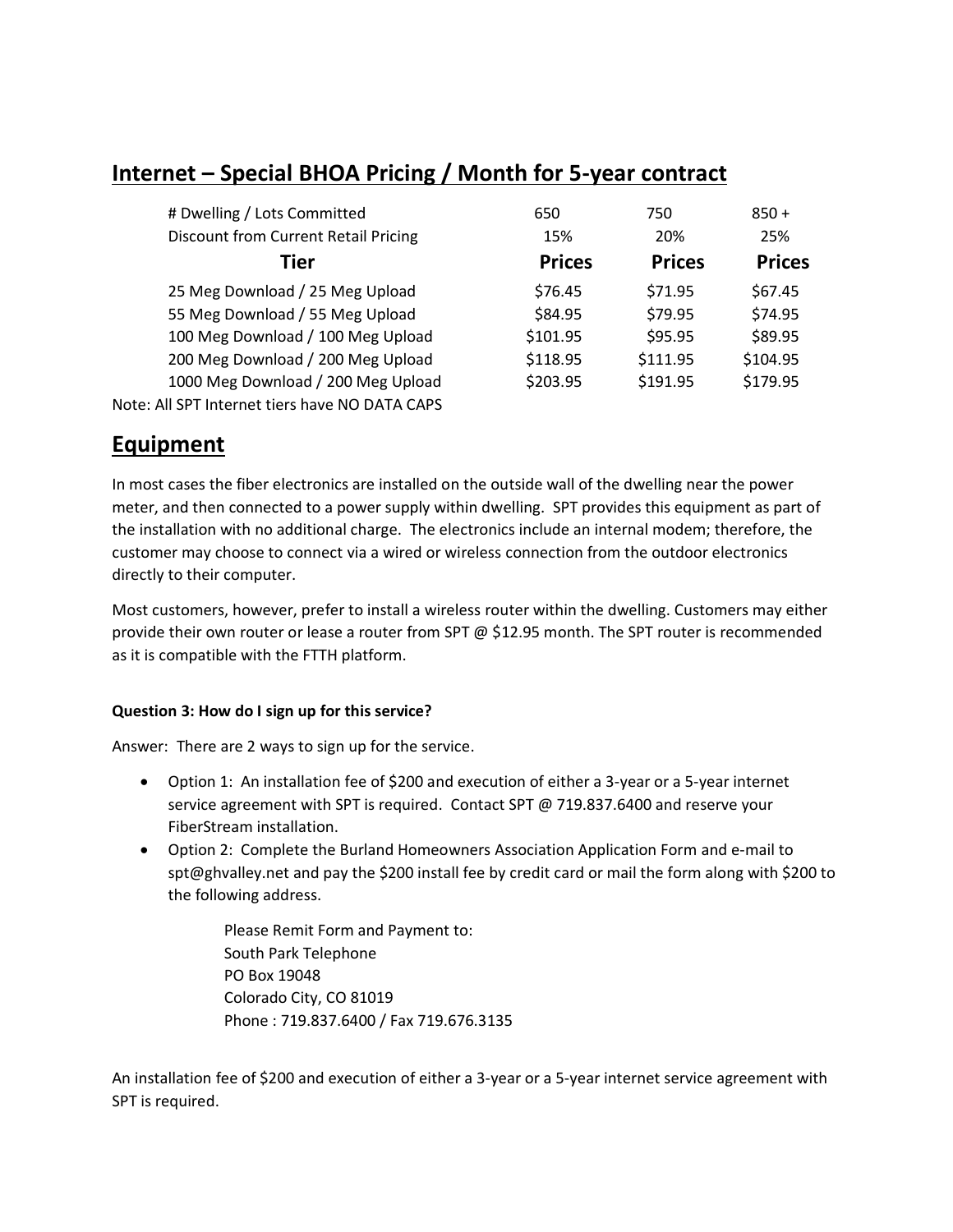#### **Question 4: How much will the installation cost each property owner?**

Answer: The installation cost for each property is \$200. The \$200 fee that you will pay with your form or when you contact SPT to sign up will be used to pay for this installation – so no additional out of pocket expense for the installation.

Should you choose to select optional services from SPT or have SPT do work inside your home to connect your devices will be subject to additional fees depending on your requirements.

## **Question 5: How many parcels must be part of the commitment to make this happen?**

Answer: With the approval of the grant from the Colorado Broadband Fund, increasing the number of

## **Question 6: Where can I find the Commitment Form for the broadband project?**

Answer: The Commitment Form, the Proposed Pricing & Service Offerings and any additional information can be found on the Burland Fiber Project Website. Here is the link to the Website: [https://www.burlandhomeowners.org/broadband](https://www.burlandfiber.com/)

## **Question 7: Which areas of Burland are included in the planned project for Broadband?**

Answer: The planned project for bringing broadband to the Burland neighborhood and includes Burland Ranchettes, Burland Meadows, and portions of Trails West, Double "S" Ranchettes and Roland Valley. Here is the map of the planned broadband project area.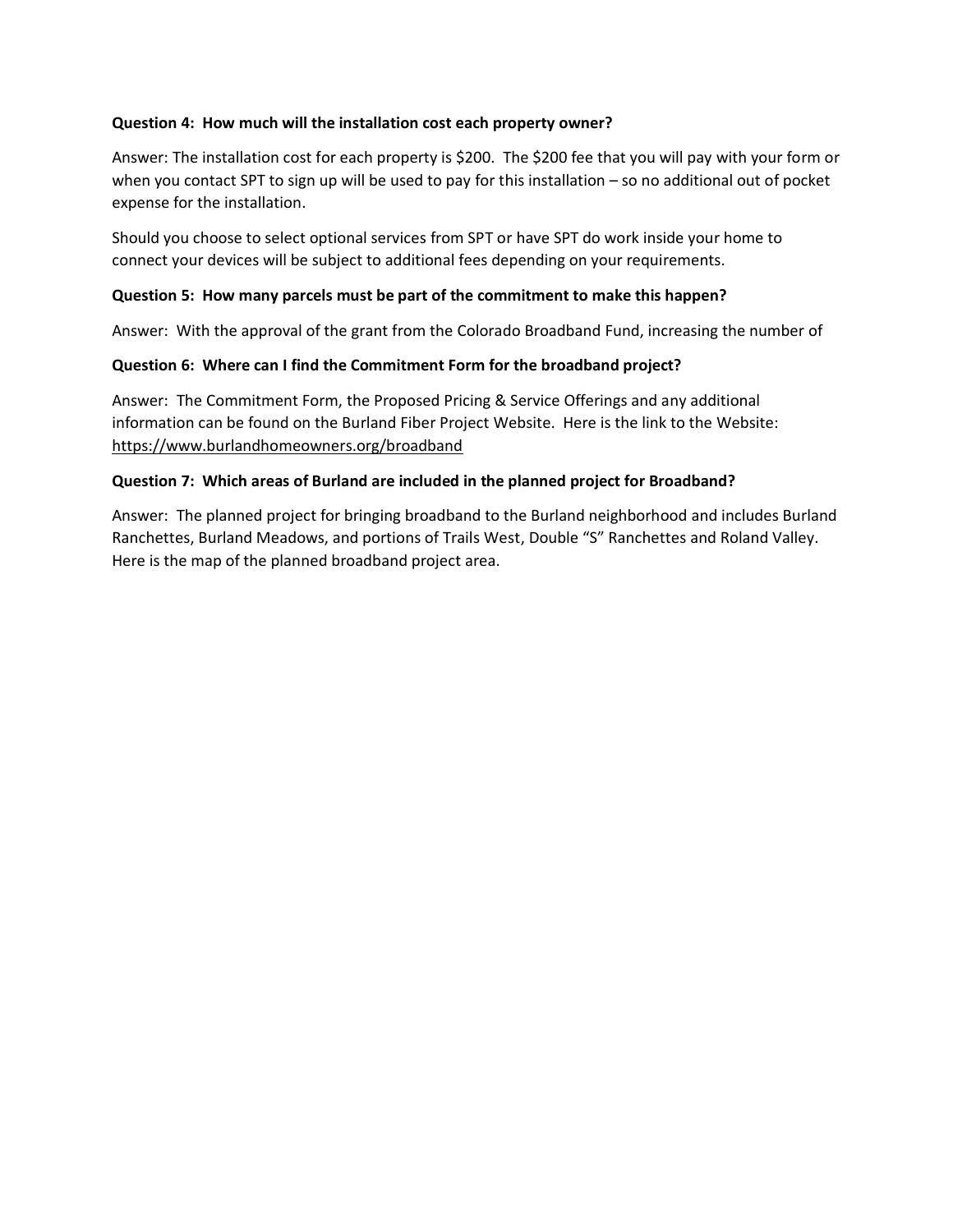

## **Question 8: My house is outside the current planned broadband area. Will I be included in this project?**

Answer: Houses that are outside the planned broadband project area will need to be assessed by SPT on a case-by-case basis. The initial focus will be to deliver broadband to the current project area. SPT has committed to review properties outside the planned area for possible inclusion once the initial stage of installing the main lines has been completed. Please work with Keith Doubleday or Jim Glenn if you have a house outside the planned area and we will review that with SPT.

## **Question 9: I am only a part-time resident in Burland Ranchettes. Is there a way to have access for the months I am here?**

Answer: Residents must sign up for a 3 or 5 year commitment as part of this project and must retain active service for the term of the agreement.

- Upon satisfying the initial agreement, residents may choose to disconnect their service during the off-season and reconnect upon their return; there is a \$50 activation fee to restore the service.
- Or a customer may choose to put the account on vacation at \$5 month with a \$10 fee to restore service upon their return to the dwelling.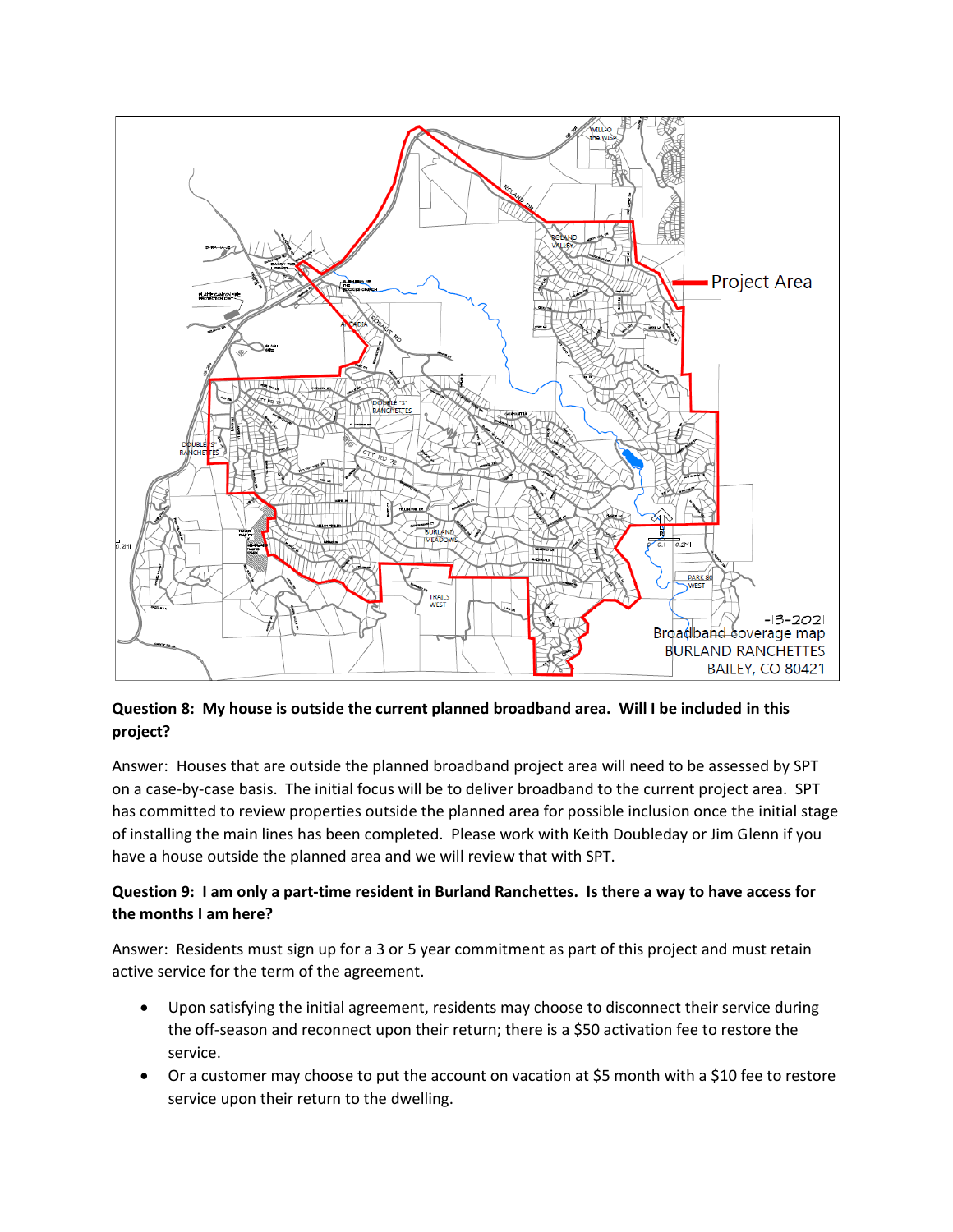• Currently, the majority of SPT's seasonal residents retain their connection year around to support their security and smart home devices.

## **Question 10: How will SPT install the Fiber broadband access?**

Answer: SPT is working through the final engineering plans for this project. They are currently leaning towards using a buried cable approach rather than using the IREA power poles. This allows SPT to be in control of the project costs and future costs by eliminating IREA pole attachment fees in future years. It also allows SPT to have more control of the construction project as IREA might have to replace poles based on age or capacity, which could take time and possibly delay the project.

## **Question 11: Will adding broadband to my home increase my property value?**

Answer: According to the Fiber to the Home Council, a recent study shows home values up 3.1% with access to fiber Internet. The full study can be found here: [https://www.fiberbroadband.org/blog/study](https://www.fiberbroadband.org/blog/study-shows-home-values-up-3.1-with-access-to-fiber)[shows-home-values-up-3.1-with-access-to-fiber](https://www.fiberbroadband.org/blog/study-shows-home-values-up-3.1-with-access-to-fiber)

## **Question 12: Will the Fiber Broadband be able to offer telephone service as well as Internet?**

Answer: Yes. South Park Telephone offers a digital telephone service using a Voice over Internet Protocol (VoIP) platform that is compatible with alarm and monitoring systems.

Customers may retain their current telephone number and transfer the same number to SPT. The voice service includes the following calling features: caller id, call waiting, voicemail, 3-way calling, call forwarding, busy call forward, and many more, plus:

- Unlimited local calling
- Unlimited domestic long distance
- 9-1-1 Emergency calling

A back-up battery, good for up to 8 hours of protection in the event of a power outage, is included in the initial installation at no charge. Customer may choose to purchase a larger battery from SPT at the time of installation, good for up to 24 hours protection, for \$149.95. In the event the initial battery fails, customers may purchase a replacement battery from SPT at the following rates:

- 8-hr battery and installation (including disposal of old battery) for \$75.00
- 8-hr battery only for \$40.00
- 24-hr battery and installation (including disposal of old battery) for \$175.00
- 24-hr battery only for \$149.95

Alternatively, customers may purchase their own battery from another source and arrange for installation themselves.

SPT's current retail price is \$46.95/month, on a monthly basis (no contract).

SPT's Special BHOA Price is \$35.95/month.

#### **Question 13: Are there any data caps with the Internet plans from South Park telephone?**

Answer: There are no data caps for the service.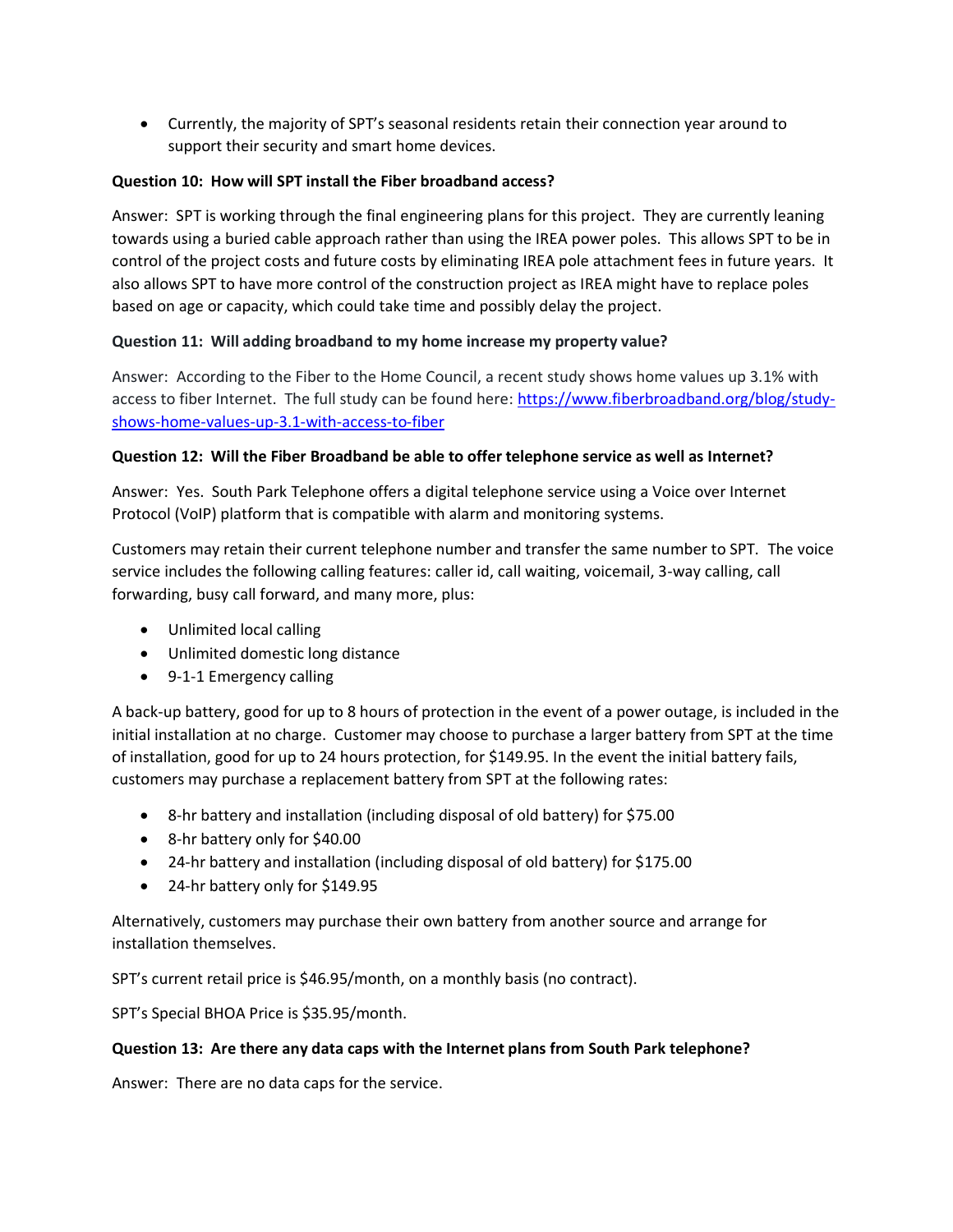#### **Question 14: How many residents are there in Burland Ranchettes?**

Answer: There are 1,387 parcels and 1,100 dwellings in Burland Ranchettes.

## **Question 15: Is there a fiber connection available in Bailey to connect with this project or does it need to be installed?**

Answer: A Fiber connection was installed by Park County that terminates at the Bailey Library. This will be the connection point for this network build-out. Park County funded the installation of a fiber main line into Bailey. This line is called a carrier neutral line - meaning that any 3rd party can tap into this and provide local services. The Bailey Library, Park County offices and the Platte Canyon schools are active on this main fiber line today.

## **Question 16: Why is SPT the only option? Are they going to own the lines? Would a provider like CenturyLink be an option once the lines are installed?**

Answer: There were about several companies that were contacted for broadband initiatives across the county, including CenturyLink, Neteo, and Rise Broadband. SPT was the only company interested to pursue this for Burland and has engaged actively in making this happen.

SPT will own the lines in the neighborhood that they install. Not sure if there are regulatory requirements to share the network or not.

CenturyLink specifically said they did not want to invest in an infrastructure build-out.

#### **Question 17: What is the total cost for this project?**

Answer: the total estimated cost to complete the installation of Fiber to the Home for every residence in Burland is approximately \$4,748,343.06. This is based on a detailed engineering study completed by SPT.

SPT will fund at least 40% of the cost of this project and will request a grant to fund at least half of the project. The costs for Burland residents is limited to the \$200 commit/installation fee and the monthly service subscription. Any additional costs to complete the project will be funded by SPT or additional grants.

#### **Question 18: How will this be installed at my house?**

Answer: The installation at each residence will be similar to the following drawing.